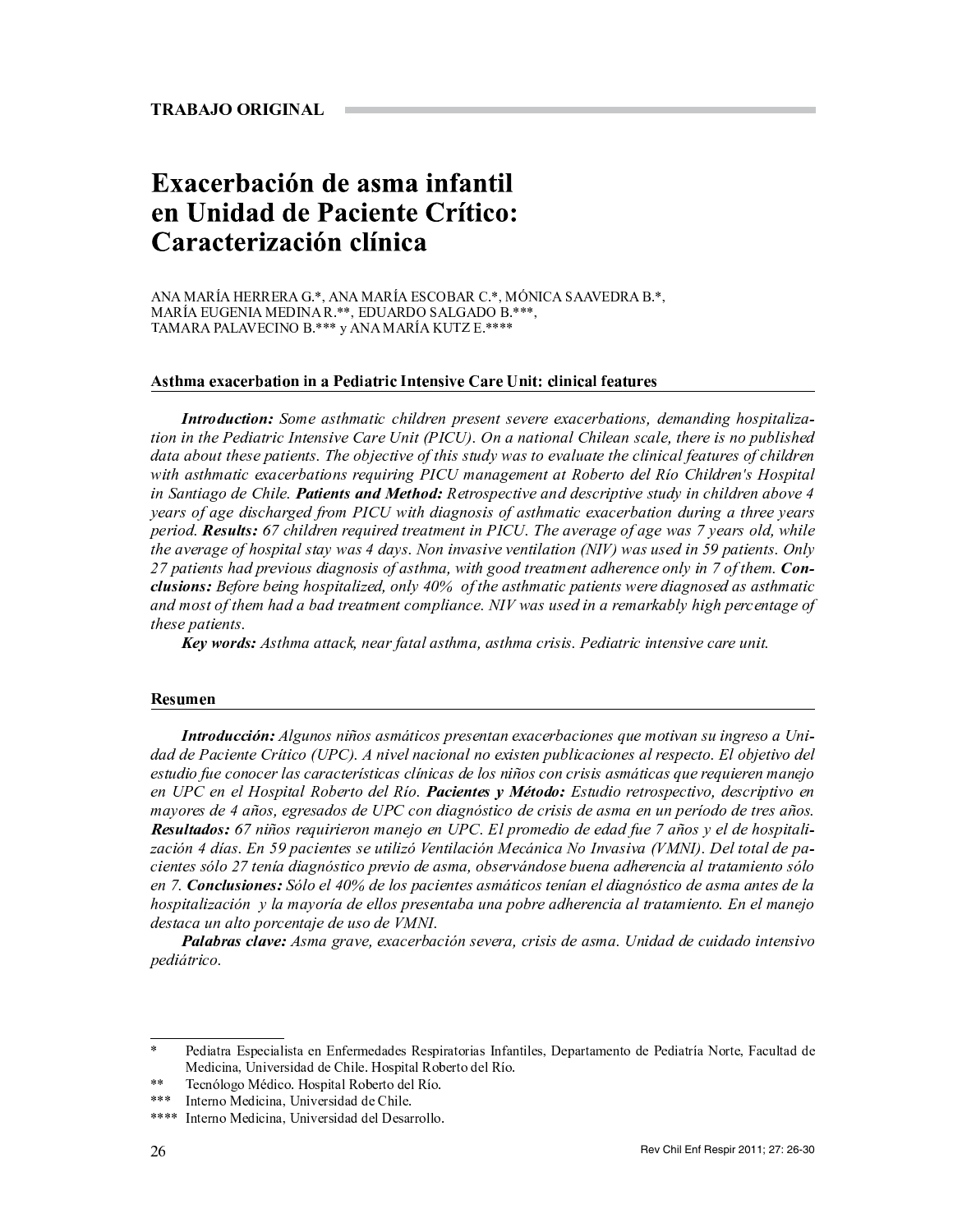## Introducción

El asma bronquial es la enfermedad crónica más frecuente en la infancia<sup>1</sup>. La prevalencia de asma ha aumentado en distintas partes del mun- $\alpha$ , especialmente en el grupo menor de 12 años<sup>1</sup>. La prevalencia de asma pediátrico en nuestro país varía entre 7,3 y  $16,5\frac{62}{3}$ . A pesar de que en Chile el sistema de salud asegura que los pacientes asmáticos reciban tratamiento, vemos que inevitablemente se siguen hospitalizando niños con esta patología, algunos de los cuales evolucionan gravemente requiriendo manejo en unidad de pacientes críticos (UPC). Estas exacerbaciones ponen en riesgo la vida del paciente, significando además un importante gasto en salud. En la literatura nacional no hay publicaciones acerca de las características de los niños asmáticos con exacerbaciones severas que requieren manejo en UPC, por lo que el objetivo de este estudio fue conocer las características clínicas de estos pacientes en el Hospital Roberto del Río.

## Pacientes v Método

<sup>õ</sup> <sup>Å</sup> ¿ <sup>Å</sup> » <sup>º</sup> <sup>Ä</sup> <sup>ä</sup> <sup>É</sup> <sup>Ã</sup> <sup>Á</sup> <sup>Å</sup> <sup>¼</sup> <sup>Ë</sup> <sup>Ã</sup> <sup>Ç</sup> <sup>Ä</sup> <sup>À</sup> ¿ <sup>Å</sup> <sup>Ë</sup> ¿ <sup>À</sup> <sup>¼</sup> <sup>Ï</sup> <sup>Å</sup> <sup>È</sup> <sup>Ë</sup> <sup>Ä</sup> <sup>Ð</sup> <sup>À</sup> <sup>Ó</sup> <sup>Ç</sup> <sup>Å</sup> <sup>¼</sup> <sup>È</sup> ¿ <sup>Ä</sup> <sup>Ï</sup> <sup>Ë</sup> <sup>Ä</sup> <sup>Ò</sup> vo, en niños mayores de 4 años con exacerbación de asma, que fueron manejados en UPC del Hospital Roberto del Río entre Enero de 2005 y Diciembre de 2007. Decidimos incluir sólo a los mayores de 4 años para tener mayor seguridad con respecto al diagnóstico de asma. No se incluyó a pacientes con crisis obstructivas que eran portadores de otras patologías crónicas como fibrosis quística, displasia broncopulmonar, daño pulmonar crónico y cardiopatías. Lo anterior para poder analizar los datos de los pacientes  $\blacksquare$ el libro de egresos de la UPC obteniéndose las fichas médicas de los niños mayores de 4 años con diagnóstico de crisis asmática. De las fichas clínicas se extrajeron distintos datos relacionados con el paciente y sus antecedentes (edad, género, diagnóstico previo de asma, tratamiento de mantención, presencia de atopía, test cutáneo, espirometría, test de metacolina) y datos relacionados con la hospitalización (duración, posibles gatillantes, exámenes y tratamiento administrado). Estas distintas variables clínicas fueron tabuladas y analizadas, expresando los resultados en porcentajes y promedios.

#### Resultados

Durante los 3 años estudiados, 67 pacientes mavores de 4 años egresaron de UPC con diagnóstico de crisis asmática, siendo 36 de género femenino. La edad promedio fue de 7 años. El grupo mayoritario correspondió a niños de 4 a 9  $a\tilde{n}$ os (83.5%).

Dentro de los antecedentes previos a la hospitalización destaca que 33/67 (49,2%) tenía al menos una hospitalización previa por crisis de asma y en 5 de ellos  $(7,4\%)$  al menos una en UPC. Un  $40\%$  (27/67) de los niños tenía diagnóstico establecido de asma (Tabla 1). Todos estos pacientes registraban controles en Policlínico de ¿ <sup>À</sup> <sup>Á</sup> <sup>È</sup> <sup>À</sup> <sup>Ï</sup> <sup>Ã</sup> <sup>º</sup> <sup>½</sup> <sup>À</sup> <sup>Á</sup> » ¿ <sup>Û</sup> <sup>Ë</sup> <sup>Å</sup> <sup>Á</sup> <sup>Ø</sup> » <sup>Á</sup> <sup>Ä</sup> <sup>Á</sup> <sup>Ç</sup> <sup>Ä</sup> <sup>È</sup> » <sup>Ç</sup> <sup>À</sup> <sup>Ë</sup> ¿ » <sup>Ë</sup> » <sup>½</sup> <sup>Ä</sup> <sup>Å</sup> <sup>Á</sup> <sup>Ë</sup> <sup>À</sup> <sup>È</sup> <sup>À</sup> <sup>Á</sup> <sup>È</sup> <sup>À</sup> ¿ <sup>Ë</sup> <sup>Ä</sup> <sup>È</sup> <sup>À</sup> <sup>Ä</sup> <sup>Ç</sup> <sup>Å</sup> <sup>¼</sup> <sup>Ä</sup> <sup>Á</sup> <sup>Ñ</sup> » <sup>º</sup> » <sup>Ç</sup> <sup>À</sup> <sup>¼</sup> <sup>Í</sup> <sup>õ</sup> <sup>Ä</sup> <sup>Á</sup> <sup>Å</sup> <sup>½</sup> <sup>¾</sup> » ¿ <sup>Ô</sup> <sup>À</sup> <sup>Ó</sup> <sup>Å</sup> <sup>Á</sup> <sup>Ö</sup> <sup>÷</sup> <sup>Ç</sup> <sup>Å</sup>  $27$  la asistencia era irregular y presentaban mala adherencia al tratamiento. Cuarenta de los 67 pacientes (60%) no tenía diagnóstico previo de » <sup>¼</sup> <sup>½</sup> » <sup>Í</sup> <sup>õ</sup> <sup>Ä</sup> <sup>Á</sup> <sup>Å</sup> <sup>½</sup> <sup>¾</sup> » ¿ <sup>Ô</sup> <sup>À</sup> <sup>Ó</sup> <sup>Ú</sup> <sup>Ö</sup> ¿ <sup>Å</sup> <sup>Æ</sup> <sup>Å</sup> ¿ <sup>Ø</sup> » <sup>Å</sup> <sup>º</sup> » <sup>Á</sup> <sup>Ë</sup> <sup>Å</sup> <sup>È</sup> <sup>Å</sup> <sup>Ç</sup> <sup>Å</sup> <sup>Á</sup> <sup>Ë</sup> <sup>Å</sup> <sup>Ç</sup> <sup>Å</sup> obstrucción bronquial previa. En 8/67 pacientes  $(11,9\%)$  la hospitalización en UPC fue la primera manifestación de asma bronquial. Al analizar la presencia de atopía observamos que 28/67 niños  $(41,7\%)$  tenían rinitis alérgica y 21/67  $(31,3\%)$ dermatitis atópica. Al momento de la revisión de las fichas clínicas  $34/67$  pacientes  $(50,7\%)$  se habían realizado test cutáneo. Este examen fue positivo al menos a un aeroalergeno en 25/34 niños. El test de metacolina había sido efectuado a  $29/67$  niños  $(43,2\%)$ , siendo positivo en  $21/29$ <sup>æ</sup> <sup>Ù</sup> <sup>Ö</sup> <sup>Ó</sup> <sup>ö</sup> <sup>Þ</sup> <sup>é</sup> - <sup>Ü</sup> <sup>Ï</sup> ¿ <sup>Å</sup> <sup>¼</sup> <sup>Å</sup> <sup>Á</sup> <sup>Ë</sup> » <sup>¾</sup> » <sup>Á</sup> <sup>Ñ</sup> <sup>Ä</sup> <sup>Ï</sup> <sup>Å</sup> ¿ ¿ <sup>Å</sup> » <sup>È</sup> <sup>Ë</sup> <sup>Ä</sup> <sup>Ð</sup> <sup>Ä</sup> <sup>Ç</sup> » <sup>Ç</sup> <sup>º</sup> <sup>Å</sup> <sup>Ð</sup> <sup>Å</sup> <sup>Ó</sup> <sup>þ</sup> moderada y 7 severa.

Con respecto a la hospitalización, observamos que la duración de la sintomatología previa al ingreso fue menor a 48 horas en 30 pacientes  $(44,7\%)$  y menor a 24 horas en 12  $(17,9\%)$ . El promedio de días en UPC fue de 4 (1-10). Con respecto a los posibles gatillantes se realizó estudio de virus respiratorios mediante inmunofluorescencia a 35/67 pacientes (52%) resultando positiva en  $9/35$  (26%): 4 virus respiratorio sincicial, 3 virus parainfluenza y 2 virus influenza. <sup>õ</sup> <sup>Å</sup> <sup>¼</sup> <sup>À</sup> <sup>¼</sup> <sup>Ï</sup> <sup>Å</sup> <sup>È</sup> <sup>Ñ</sup> <sup>É</sup> <sup>º</sup> » <sup>Ï</sup> ¿ <sup>Å</sup> <sup>¼</sup> <sup>Å</sup> <sup>Á</sup> <sup>È</sup> <sup>Ä</sup> » <sup>Ç</sup> <sup>Å</sup> <sup>Å</sup> <sup>Á</sup> <sup>Ö</sup> <sup>Ý</sup> <sup>ÿ</sup> <sup>Ü</sup> <sup>Ù</sup> <sup>Á</sup> <sup>Ä</sup> <sup>×</sup> <sup>À</sup> <sup>¼</sup> <sup>æ</sup> <sup>Ú</sup> <sup>Ù</sup> <sup>Ó</sup> <sup>Ú</sup> <sup>Þ</sup> <sup>é</sup> <sup>Í</sup> <sup>õ</sup> <sup>Å</sup> ¿ <sup>Å</sup> » <sup>º</sup> <sup>Ä</sup> <sup>ä</sup> <sup>É</sup> <sup>Ô</sup>

 ! ! " ! hospitalizació

|                                                                                       | n  | $\frac{0}{2}$ |
|---------------------------------------------------------------------------------------|----|---------------|
| Diagnóstico de asma                                                                   | 27 | 40,2          |
| Sin diagnóstico de asma pero con<br>antecedentes de obstrucción bron-<br>quial previa | 32 | 47,7          |
| Primer episodio de obstrucción<br>bronquial                                           | 8  | 11.9          |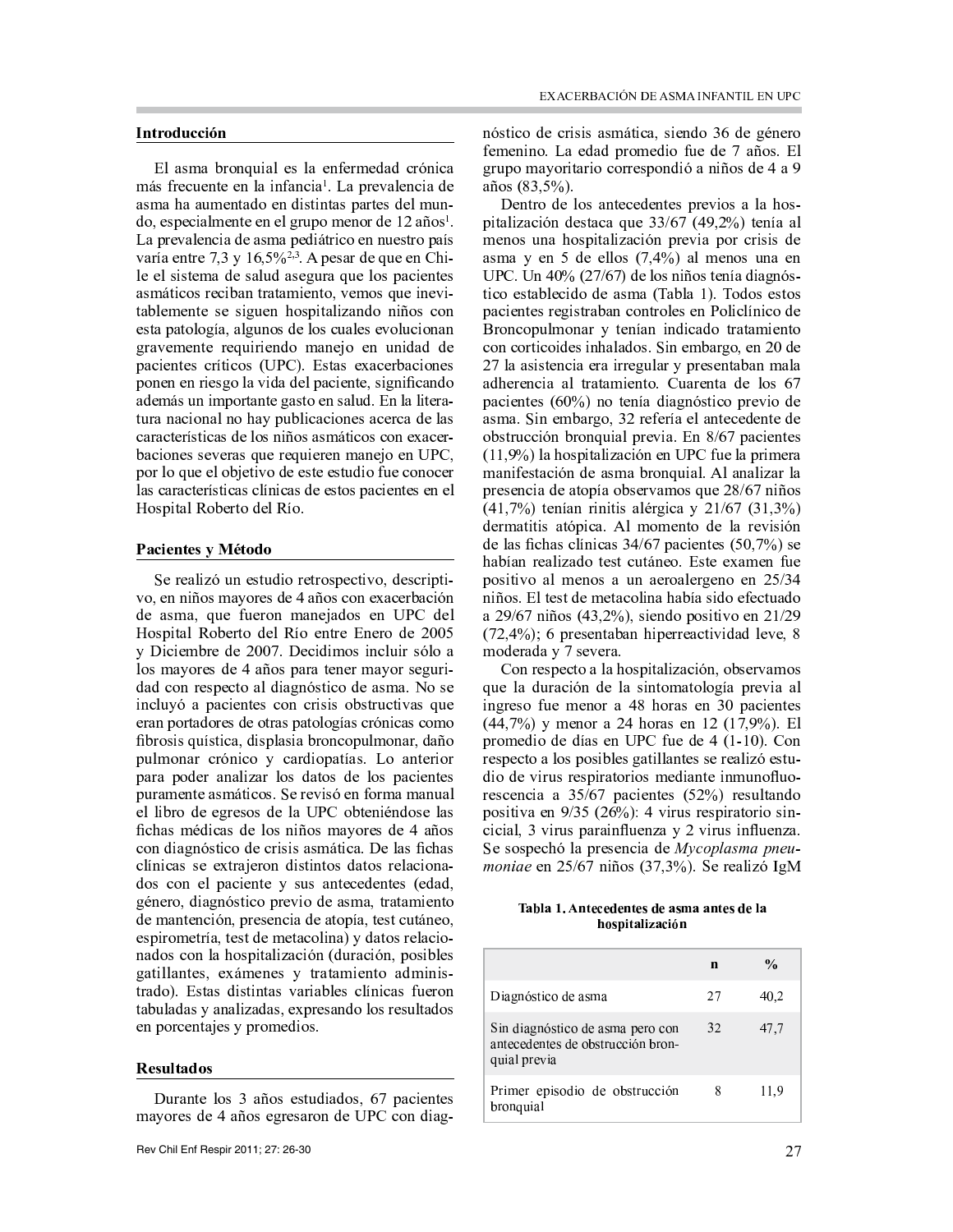· ¸ <sup>¹</sup> <sup>º</sup> ¸ » <sup>¼</sup> · <sup>½</sup> ¸ <sup>¾</sup> ¸ ¿ <sup>À</sup> <sup>Á</sup> <sup>Â</sup> <sup>¾</sup> <sup>Ã</sup> <sup>½</sup> <sup>Á</sup> <sup>Ä</sup> <sup>À</sup> <sup>¹</sup> <sup>À</sup> <sup>Å</sup> <sup>Ã</sup> <sup>Á</sup> <sup>Â</sup> <sup>Æ</sup> <sup>Ç</sup> <sup>È</sup>

|                                    | $\mathbf n$    | $\frac{0}{0}$ |
|------------------------------------|----------------|---------------|
| Oxígeno                            | 67             | 100           |
| Salbutamol nebulizado intermitente | 67             | 100           |
| Hidrocortisona endovenosa          | 67             | 100           |
| Aminofilina endovenosa             | 40             | 59,7          |
| Macrólidos                         | 25             | 37,3          |
| Otros Antibióticos                 | 7              | 10,4          |
| VMNI                               | 59             | 88            |
| VMI                                | $\mathfrak{D}$ | 2,98          |

 $\cdots$  a contract d distance for the finite distance of  $\alpha$  and  $\alpha$ u <sup>r</sup> <sup>v</sup> <sup>w</sup> \_ <sup>x</sup> <sup>y</sup> <sup>v</sup> <sup>o</sup> <sup>r</sup> <sup>s</sup> <sup>p</sup> <sup>s</sup> <sup>z</sup> ] \_ <sup>p</sup> <sup>s</sup> <sup>p</sup> <sup>v</sup> <sup>u</sup> { ^ <sup>p</sup> <sup>v</sup> <sup>|</sup> } <sup>~</sup> <sup>v</sup> <sup>m</sup> <sup>o</sup> <sup>p</sup> q <sup>r</sup> <sup>s</sup> <sup>v</sup> { <sup>r</sup> <sup>s</sup> <sup>p</sup> <sup>q</sup> ] ^ \_ <sup>v</sup> \_ ^ <sup>o</sup> { <sup>r</sup> <sup>q</sup> { <sup>u</sup> <sup>r</sup> <sup>z</sup> <sup>p</sup> { <sup>v</sup> <sup>w</sup> <sup>q</sup> \_ ^ <sup>o</sup> <sup>r</sup>  $\alpha$  , a p o p or p or p or  $\alpha$  , and the p or p or p  $\alpha$  , and  $\alpha$  is a p  $\alpha$  p  $\alpha$  or  $\alpha$  and  $\alpha$  and  $\alpha$  and  $\alpha$  $I$  s comulisations mass from proton from  $I$  $\alpha$  a purcial do otological cut  $\beta$  is a power do d \_ <sup>r</sup> <sup>v</sup> <sup>u</sup> <sup>r</sup> <sup>v</sup> <sup>p</sup> <sup>z</sup> <sup>x</sup> <sup>r</sup> <sup>v</sup> { ^ <sup>p</sup> <sup>v</sup> <sup>|</sup> <sup>n</sup> <sup>v</sup> <sup>p</sup> <sup>z</sup> <sup>x</sup> <sup>r</sup> <sup>x</sup> <sup>p</sup> <sup>o</sup> { ^ <sup>s</sup> { <sup>v</sup> <sup>r</sup> <sup>p</sup> <sup>v</sup>  $2/67$  Is totalided de les niñes fue tratede es  $z_i$  r  $i$  and  $z_i$  and  $z_i$  and  $z_i$  and  $z_i$  and  $z_i$  and  $z_i$  and  $z_i$  and  $z_i$  and  $z_i$  and  $z_i$  and  $z_i$  and  $z_i$  and  $z_i$  and  $z_i$  and  $z_i$  and  $z_i$  and  $z_i$  and  $z_i$  and  $z_i$  and  $z_i$  and  $z_i$  and  $z_i$  and  $z_i$  and  $_{2}$  v d  $_{3}$  (respectively  $\left($  T  $_{2}$   $\Lambda$  )  $_{1}$  F  $_{3}$   $_{4}$   $\Lambda$  ( $\sigma$   $_{4}$   $_{5}$   $_{6}$   $\Lambda$   $_{7}$   $_{8}$   $_{9}$   $_{10}$   $_{11}$   $_{12}$   $_{13}$   $_{14}$   $_{15}$   $_{16}$   $_{17}$   $_{18}$   $_{19}$   $_{10}$   $_{11}$   $_{12}$   $_{13}$   $l = \frac{1}{2}$  VMNI signds  $4(1, 0)$  aluminization de días d  $r_{\rm max}$  result atoms  $\Gamma$   $\alpha$  as  $\alpha$   $\beta$   $\beta$   $\beta$   $\gamma$  as  $\alpha$  atoms  $(2.007)$ so utilizó ventilogión mogénico invesivo  $(NML)$ Use requisit adopted vertile site de elte frequen  $\dot{\mathbf{a}}$  and  $\mathbf{b}$  results and  $\dot{\mathbf{a}}$  and  $\dot{\mathbf{a}}$  and  $\ddot{\mathbf{a}}$  and  $\ddot{\mathbf{a}}$  and  $\ddot{\mathbf{a}}$  and  $\ddot{\mathbf{a}}$ 

#### ¡ ¢ £ ¤ ¢ ¡ ¥ ¦

 $\mathbf{M}_{\text{measured}}$  setudio tiono lo dekilidad de son no  $\dot{r}$  and a character  $\rho$  and  $\rho$  and  $\dot{r}$  and  $\dot{r}$  and  $\dot{r}$  and  $\dot{r}$  and  $\dot{r}$  and  $\dot{r}$ u <sup>q</sup> <sup>v</sup> { <sup>u</sup> ^ <sup>s</sup> <sup>t</sup> \_ ^ <sup>v</sup> ] <sup>r</sup> \_ <sup>q</sup> ^ <sup>u</sup> <sup>z</sup> ^ <sup>q</sup> <sup>v</sup> <sup>r</sup> <sup>u</sup> <sup>r</sup> <sup>v</sup> ^ <sup>x</sup> <sup>r</sup> <sup>s</sup> <sup>u</sup> <sup>r</sup> <sup>v</sup> <sup>q</sup> ^ totolidad da lag datag mama aada waa da lag ma alahaa aanoo aatuala da amantaa intaanaanaa p <sup>s</sup> <sup>z</sup> <sup>o</sup> { <sup>r</sup> <sup>o</sup> <sup>p</sup> <sup>z</sup> <sup>v</sup> <sup>u</sup> { <sup>v</sup> ] <sup>z</sup> <sup>q</sup> <sup>x</sup> <sup>r</sup> <sup>v</sup> ^ \_ <sup>p</sup> <sup>v</sup> \_ <sup>p</sup> <sup>r</sup> \_ <sup>r</sup> <sup>s</sup> } § { <sup>v</sup> <sup>p</sup> <sup>x</sup>  $\mathbf{h}$  and  $\mathbf{v}$  ti and  $\mathbf{v}$  fantaleze demographer non-number on programacji po okonowano do poznatowani okonowano okonowano za zaklada y za zaklada za zaklada za zaklada za za o <sup>p</sup> <sup>q</sup> ^ <sup>s</sup> <sup>p</sup> ^ <sup>u</sup> <sup>p</sup> \_ ^ <sup>u</sup> { <sup>r</sup> <sup>v</sup> <sup>p</sup> <sup>s</sup> <sup>o</sup> <sup>p</sup> ^ <sup>s</sup> <sup>x</sup> ^ <sup>z</sup> <sup>p</sup> \_ <sup>p</sup> <sup>z</sup> { <sup>p</sup> \_ <sup>p</sup> <sup>v</sup>  $t$  vectors ignored and  $\overline{I}$  and  $\overline{I}$  and  $\overline{I}$  and  $\overline{I}$  and  $\overline{I}$  and  $\overline{I}$  and  $\overline{I}$  and  $\overline{I}$  and  $\overline{I}$  and  $\overline{I}$  and  $\overline{I}$  and  $\overline{I}$  and  $\overline{I}$  and  $\overline{I}$  and  $\overline{I}$  and  $\$  $Con_j$  for  $D_j$  sees  $Con_j$  and  $D_j$  suppose  $(CDC)$ do Detodos Huidos lo toso do hosmitolización o v { <sup>r</sup> <sup>s</sup> ^ <sup>s</sup> <sup>x</sup> <sup>y</sup> { <sup>u</sup> <sup>r</sup> <sup>s</sup> <sup>p</sup> <sup>s</sup> <sup>o</sup> <sup>p</sup> <sup>m</sup> } ^ { ^ <sup>v</sup> <sup>p</sup> <sup>s</sup> <sup>¬</sup> <sup>t</sup> \_ <sup>p</sup>  $r \sim 5 \mu$  decay and  $m \sim 20/$  requires respect on  $FDR^5$ ¨ ^ \_ ^ <sup>p</sup> <sup>s</sup> { <sup>x</sup> ^ \_ <sup>q</sup> ^ ] \_ <sup>r</sup> ] <sup>r</sup> \_ <sup>u</sup> { <sup>v</sup> <sup>o</sup> <sup>p</sup> <sup>q</sup> <sup>r</sup> <sup>s</sup> ^ <sup>s</sup> <sup>x</sup> <sup>y</sup> { <sup>u</sup> <sup>r</sup> <sup>s</sup> <sup>r</sup> <sup>s</sup>  $\mathbf{a}$  italizadas sua magniniamen magnaia an  $\mathbf{FIDC}$  a p a new ode do actual collecte and  $\mathbf{v}$  is represented a

 $\sim$ 

 $\Box$  of oder that a constant and the state of  $\Box$  respectively. A  $\mu$  curso constants of some discussion from discussion  $\mu$  $E_{\text{max}}$  de  $2005$  y Disiambre de  $2007$  Observe  $\boldsymbol{u}$  a  $\boldsymbol{\alpha}$  or  $\boldsymbol{\alpha}$  ,  $\boldsymbol{\alpha}$  ,  $\boldsymbol{\alpha}$  ,  $\boldsymbol{\alpha}$  ,  $\boldsymbol{\alpha}$  ,  $\boldsymbol{\alpha}$  ,  $\boldsymbol{\alpha}$  ,  $\boldsymbol{\alpha}$  ,  $\boldsymbol{\alpha}$  ,  $\boldsymbol{\alpha}$  ,  $\boldsymbol{\alpha}$  ,  $\boldsymbol{\alpha}$  ,  $\boldsymbol{\alpha}$  ,  $\boldsymbol{\alpha}$  ,  $\boldsymbol{\alpha}$  ,  $\boldsymbol{\alpha}$  ,  $\boldsymbol{\alpha}$  ,  $\boldsymbol{\alpha}$  ,  $r_{\rm crit} \sim 67$  requisit IIDC (16.70/). Este mays ] <sup>r</sup> \_ <sup>u</sup> <sup>p</sup> <sup>v</sup> ^ <sup>p</sup> <sup>r</sup> <sup>p</sup> <sup>v</sup> { <sup>o</sup> <sup>r</sup> <sup>p</sup> <sup>v</sup> \_ <sup>p</sup> <sup>q</sup> ^ <sup>u</sup> { <sup>v</sup> ^ <sup>q</sup> <sup>r</sup> \_ <sup>p</sup> ] <sup>r</sup> \_ ^ <sup>o</sup> <sup>r</sup> <sup>p</sup> <sup>v</sup> q ^ <sup>q</sup> { <sup>p</sup> \_ ^ <sup>z</sup> \_ ^ ] <sup>r</sup> <sup>o</sup> \_ ^ <sup>p</sup> ] <sup>q</sup> { <sup>u</sup> ^ \_ <sup>s</sup> <sup>p</sup> ] <sup>r</sup> \_ <sup>o</sup> { <sup>p</sup> \_ <sup>p</sup> <sup>v</sup> <sup>u</sup> { ^ <sup>s</sup> <sup>p</sup> <sup>v</sup>  $\log$  outputes de inquese a LIDC. Can negregate a  $\mathbb{I}$  $_{\rm{obs}}$  observance as we may del  $_{\rm{800}}$  de missime  $\bm{x}$  . The second respective  $\bm{v}$  and  $\bm{v}$   $\bm{v}$  and  $\bm{v}$   $\bm{v}$   $\bm{v}$   $\bm{v}$   $\bm{v}$   $\bm{v}$   $\bm{v}$   $\bm{v}$   $\bm{v}$   $\bm{v}$   $\bm{v}$   $\bm{v}$   $\bm{v}$   $\bm{v}$   $\bm{v}$   $\bm{v}$   $\bm{v}$   $\bm{v}$   $\bm{v}$   $\bm{v}$ icus atuas datas mulikaadas on sus sa avidanai z v o v o v o s d o d v o v o v o p d v o d o p d o p a d o d p s v o p d v ^ <sup>u</sup> { <sup>v</sup> <sup>p</sup> <sup>v</sup> <sup>q</sup> <sup>r</sup> <sup>s</sup> <sup>v</sup> { <sup>r</sup> <sup>s</sup> <sup>x</sup> ^ <sup>r</sup> \_ <sup>p</sup> <sup>s</sup> <sup>o</sup> <sup>p</sup> <sup>m</sup> ^ <sup>r</sup> <sup>s</sup> ° }

 $\cdots$   $\cdots$   $\cdots$   $\cdots$   $\cdots$   $\cdots$   $\cdots$   $\cdots$   $\cdots$   $\cdots$   $\cdots$   $\cdots$   $\cdots$   $\cdots$   $\cdots$   $\cdots$  $m$  r s at r s  $\mu$  is a solvening as sure same s della mita \_ <sup>p</sup> { <sup>s</sup> \_ ^ ^ ^ <sup>q</sup> <sup>x</sup> <sup>p</sup> <sup>v</sup> <sup>r</sup> <sup>s</sup> <sup>z</sup> <sup>v</sup> ^ <sup>r</sup> <sup>s</sup> ] { ^ <sup>q</sup> { ^ <sup>u</sup> { <sup>v</sup> ] \_ <sup>p</sup> { ^  $r \circ r$  is a substant of the state of  $r$  and  $r$  and  $r$  is  $r$  is  $r$  is  $r$  . u ^ <sup>u</sup> { <sup>r</sup> <sup>v</sup> <sup>p</sup> <sup>s</sup> <sup>z</sup> <sup>p</sup> \_ <sup>p</sup> ] <sup>r</sup> \_ ^ <sup>v</sup> <sup>z</sup> <sup>v</sup> <sup>|</sup> ^ <sup>±</sup> } « <sup>p</sup> <sup>q</sup> <sup>r</sup> ^ <sup>q</sup> <sup>o</sup> <sup>p</sup>  $\mu$   $\alpha$   $\alpha$   $\alpha$   $\alpha$   $\beta$   $\beta$   $\beta$   $\alpha$   $\beta$   $\beta$   $\beta$   $\alpha$   $\alpha$   $\beta$   $\beta$   $\alpha$   $\beta$   $\alpha$   $\beta$   $\gamma$ p <sup>v</sup> ¨ © t <sup>u</sup> { \_ ^ <sup>u</sup> <sup>r</sup> <sup>x</sup> ] ^ \_ ^ { ^ <sup>x</sup> <sup>p</sup> <sup>v</sup> <sup>p</sup> <sup>x</sup> <sup>p</sup> <sup>v</sup> <sup>r</sup> \_ ^ <sup>q</sup> <sup>m</sup> <sup>m</sup>  $2.40^\circ$  represented a reage atmos semice  $2.8$  J a measure  $\mu$ wysotwas nagiontae aan digaméntiae aetol lagida d  $\mathbf{r} \cdot \mathbf{r}$  s  $\mathbf{r} \cdot \mathbf{r}$   $\mathbf{r} \cdot \mathbf{r}$   $\mathbf{r} \cdot \mathbf{r}$  and  $\mathbf{r} \cdot \mathbf{r}$  and  $\mathbf{r} \cdot \mathbf{r} \cdot \mathbf{r}$  $\sim$  0  $\sim$  0  $\sim$  0  $\sim$  0  $\sim$  0  $\sim$  0  $\sim$  0  $\sim$  0  $\sim$  0  $\sim$  0  $\sim$  0  $\sim$  0  $\sim$  0  $\sim$  0  $\sim$  0  $\sim$  0  $\sim$ is diesde. *Cueamese aus setes detes son de aus*  ${x}$   ${x}$   ${y}$   ${y}$   ${y}$   ${y}$   ${y}$   ${y}$   ${y}$   ${y}$   ${y}$   ${y}$   ${y}$   ${y}$   ${y}$   ${y}$   ${y}$   ${y}$   ${y}$   ${y}$   ${y}$   ${y}$   ${y}$   ${y}$   ${y}$   ${y}$   ${y}$   ${y}$   ${y}$   ${y}$   ${y}$   ${y}$   ${y}$   ${y}$   ${y}$   ${y}$   ${y}$   $l$  represented the sum of  $l$  of  $f$  alterdated points  $l$  or  $p$   $u$ footan natanaigly anta madifical la a twarás da l  $\rho$  diagonal dalamatan'  $\rho$  is given to  $\rho$   $\alpha$   $\alpha$   $\beta$   $\alpha$   $\beta$   $\alpha$   $\beta$   $\alpha$   $\beta$  $\rm J$  ,  $\rm O$  ,  $\rm J$  and  $\rm o$  is so produced to p results to the set of  $\rm J$   $\rm J$   $\rm J$   $\rm J$   $\rm J$   $\rm J$   $\rm J$   $\rm J$   $\rm J$   $\rm J$   $\rm J$   $\rm J$   $\rm J$   $\rm J$   $\rm J$   $\rm J$   $\rm J$   $\rm J$   $\rm J$   $\rm J$   $\rm J$   $\rm J$   $\rm J$   $\rm J$   $\rm$  $\mathcal I$  , thus one only our official production of  $\mathcal I$  of  $\mathcal I$   $\mathcal I$  of  $\mathcal I$   $\mathcal I$   $\mathcal I$  of  $\mathcal I$  $\alpha$  to the diagram of the distribution  $\alpha$  is a set of  $\alpha$   $\alpha$ « <sup>p</sup> <sup>q</sup> <sup>r</sup> <sup>s</sup> <sup>|</sup> ] ^ <sup>u</sup> { <sup>p</sup> <sup>v</sup> <sup>p</sup> <sup>s</sup> <sup>s</sup> { <sup>v</sup> <sup>o</sup> { ^ <sup>v</sup> <sup>s</sup> { <sup>u</sup> <sup>r</sup> <sup>o</sup> <sup>p</sup> ^ <sup>s</sup> <sup>x</sup> ^ <sup>t</sup>  $p = \frac{1}{2}$  $\mathcal{L}$  is a fundance on al discussion inside on  $\mathcal{L}$  $\alpha$  , and the distribution of  $\alpha$  ,  $\alpha$  is a contract to the form of  $\alpha$  and  $\alpha$  and  $\alpha$  or  $\alpha$  $\mu$  a p  $\mu$  b  $\mu$  and  $\mu$  are a subset of a p  $\mu$  and  $\mu$  and  $\mu$  and  $\mu$ \_ ^ <sup>p</sup> <sup>s</sup> }

 $I$  a mussanais de stanis fus una sanastanistis  $x_i$  and  $y_i$  and  $y_i$  is represented in the set of  $x_i$  of  $x_i$  is  $x_i$  if  $x_i$  is  $x_i$  is the set of  $x_i$  is  $x_i$  is  $x_i$  is  $x_i$  is  $x_i$  is  $x_i$  is  $x_i$  is  $x_i$  is  $x_i$  is  $x_i$  is  $x_i$  is  $x_i$  is  $x_i$  is  $x_i$  is  $x_i$  i  $\cdots$   $\cdots$   $\cdots$   $\cdots$   $\cdots$   $\cdots$   $\cdots$   $\cdots$   $\cdots$   $\cdots$   $\cdots$   $\cdots$   $\cdots$   $\cdots$   $\cdots$   $\cdots$   $\cdots$  $\alpha$  s s and s  $\alpha$  r s s s is s o p s  $\alpha$  . The s  $\alpha$  p s  $\alpha$  p s  $\alpha$  is  $\alpha$  . It is set if  $\alpha$   $\alpha$   $\beta$   $\beta$   $\beta$   $\alpha$   $\alpha$   $\alpha$   $\alpha$   $\alpha$   $\beta$   $\alpha$   $\beta$   $\alpha$   $\beta$   $\alpha$   $\beta$   $\alpha$   $\beta$   $\alpha$   $\beta$   $\alpha$   $\beta$   $\alpha$   $\beta$   $\alpha$   $\beta$   $\alpha$   $\beta$   $\alpha$   $\beta$   $\alpha$   $\beta$   $\alpha$   $\beta$   $\alpha$   $\beta$   $\alpha$   $\beta$   $\alpha$   $\beta$   $\alpha$   $\beta$   $\alpha$   $\boldsymbol{u}$  a a subset of the set of the set of the set  $\boldsymbol{v}$  and  $\boldsymbol{v}$   $\boldsymbol{v}$  and  $\boldsymbol{v}$  $\boldsymbol{v}$  , and a respective to p and  $\boldsymbol{v}$  . In the property of  $\boldsymbol{v}$  $\alpha$  sine  $\alpha$  and  $\alpha$  or  $\alpha$   $\alpha$  representation  $\alpha$  representation  $\alpha$   $\beta$  .  $\Gamma$  $p_{\text{c}}$  and the deliver denotes the property of  $p_{\text{c}}$  and  $p_{\text{c}}$  and  $p_{\text{c}}$  and  $p_{\text{c}}$ z province province in the province of the province of the province of the province of the province of the pro to del emide de himemericiaded transmisto  $\mu$  a  $\alpha$  i anta  $\mu$  p  $\alpha$  and  $\alpha$  p  $\mu$  is a p  $\alpha$  p  $\mu$  and  $\alpha$  and  $\alpha$  is a p  $\alpha$  is a unit p  $\alpha$  is a p  $\alpha$  is a p  $\alpha$  $\alpha$   $\alpha$   $\alpha$   $\alpha$   $\beta$   $\alpha$   $\beta$   $\alpha$   $\beta$   $\alpha$   $\beta$   $\alpha$   $\beta$   $\alpha$   $\beta$   $\alpha$   $\beta$   $\gamma$   $\alpha$   $\alpha$   $\beta$   $\alpha$   $\alpha$   $\beta$   $\beta$   $\alpha$   $\beta$   $\gamma$   $\beta$   $\alpha$   $\beta$   $\gamma$   $\beta$   $\alpha$   $\beta$   $\gamma$   $\beta$   $\alpha$   $\beta$   $\gamma$   $\beta$   $\gamma$   $\beta$   $\gamma$  v ^ \_ ] <sup>z</sup> <sup>p</sup> <sup>o</sup> <sup>p</sup> <sup>v</sup> <sup>r</sup> \_ <sup>p</sup> <sup>p</sup> ^ \_ <sup>q</sup> ^ <sup>p</sup> \_ <sup>o</sup> ^ <sup>o</sup> <sup>p</sup> \_ ^ <sup>u</sup> <sup>r</sup> <sup>v</sup> <sup>o</sup> { <sup>u</sup> { <sup>v</sup> <sup>o</sup> <sup>p</sup> <sup>q</sup>  $\cdots$   $\cdots$   $\cdots$   $\cdots$   $\cdots$   $\cdots$   $\cdots$   $\cdots$   $\cdots$   $\cdots$   $\cdots$   $\cdots$   $\cdots$   $\cdots$   $\cdots$   $\cdots$   $\cdots$   $\cdots$ ^ <sup>u</sup> <sup>z</sup> ^ <sup>q</sup> <sup>o</sup> <sup>p</sup> <sup>u</sup> <sup>r</sup> <sup>v</sup> \_ <sup>r</sup> <sup>q</sup> <sup>o</sup> <sup>p</sup> <sup>q</sup> ^ <sup>s</sup> <sup>x</sup> ^ }

 $I$  as  $v$  who probabilizates de expension d ^ <sup>s</sup> <sup>x</sup> ^ <sup>s</sup> <sup>r</sup> <sup>v</sup> <sup>q</sup> ^ <sup>s</sup> { <sup>v</sup> <sup>p</sup> <sup>u</sup> <sup>u</sup> { <sup>r</sup> <sup>v</sup> <sup>p</sup> <sup>s</sup> { \_ ^ <sup>q</sup> <sup>p</sup> <sup>s</sup> <sup>t</sup> <sup>q</sup> ^ <sup>s</sup> <sup>u</sup> <sup>z</sup> ^ <sup>q</sup> <sup>p</sup> <sup>s</sup> <sup>p</sup> <sup>s</sup> <sup>y</sup> <sup>v</sup>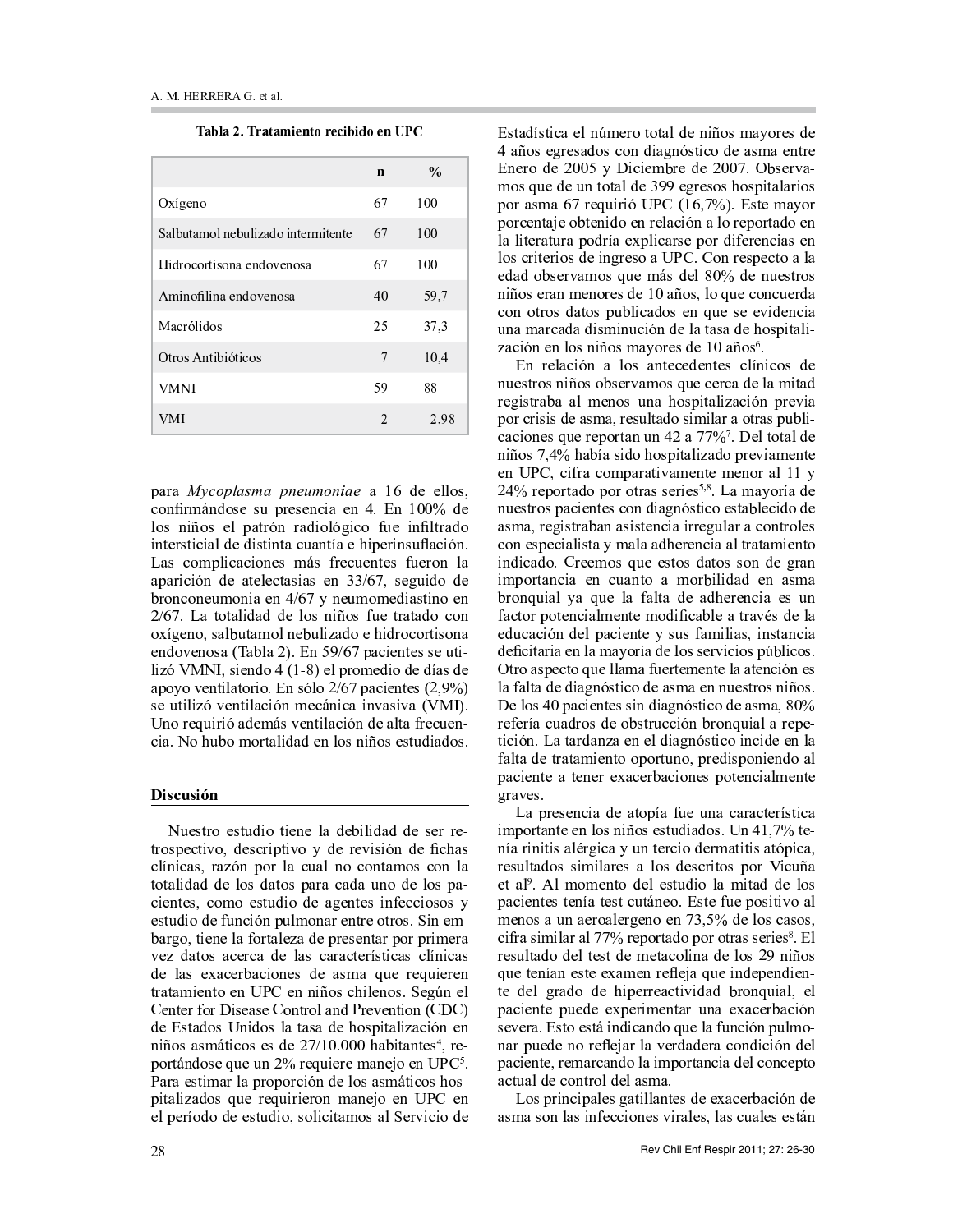presentes en un 80 a 85% de los casos, siendo rinovirus el agente más prevalente<sup>10</sup>. Observamos que el estudio virológico no se realizó de rutina a todos los pacientes, por lo que la detección fue baja. Además nuestro hospital no dispone de técnicas para estudio de rinovirus. Otros agentes infecciosos asociados a exacerbación de asma son las bacterias atípicas como Mycoplasma pneumoniae, encontrándose en porcentajes que varían entre un 7,5 a 20%<sup>8,9,11</sup>. En nuestra serie se detectó en 5,9% de los casos, debiéndose consignar que no se pudo realizar el estudio a todos los pacientes en que se sospechó este agente infeccioso por problemas de costo.

Con respecto al manejo observamos que casi 60% de los niños recibió aminofilina endovenosa. Esta se agregó al uso de salbutamol y corticoides sistémicos cuando había una respuesta parcial al tratamiento. En estos pacientes se consigna un efecto beneficioso en el puntaje clínico. Al revisar la literatura se puede observar que hay diferencias significativas en cuanto a la frecuencia de uso de este medicamento en UPC dependiendo del centro. Es así como se describe su uso en 0 a 24% de niños manejados en UPC sin ventilación mecánica y en 0,6 a 59% de los que sí la reciben<sup>12</sup>. La utilidad del uso de aminofilina es controvertida. En un estudio randomizado, doble ciego, realizado en 163 niños se vió que el uso de aminofilina mejoraba la saturación de oxígeno y la función pulmonar<sup>13</sup>. En otro trabajo caso control efectuado en 47 niños se observó que el uso de aminofilina agregado al de salbutamol, bromuro de ipatropio y metilprednisolona proveía un efecto beneficioso en el puntaje clínico<sup>14</sup>. En ninguno de los estudios mencionados se demuestra una disminución de los días de hospitalización. Finalmente en un meta-análisis que incluyó a 380 niños se concluye que el uso de aminofilina mejora la función pulmonar a las 6 horas de uso, sin una reducción aparente de síntomas y de días de hospitalización, observándose un aumento del riesgo de vómitos<sup>15</sup>. Aparte del tratamiento farmacológico una alta proporción de nuestros pacientes recibió VMNI (88%). Este porcentaje es muy superior al 4 a 20% publicado por otras series<sup>7,8</sup>. La UPC del Hospital Roberto del Río ha sido pionera en el uso de la VMNI en Chile, teniendo gran experiencia en su uso. Probablemente la alta proporción de uso de VMNI en comparación con lo reportado en la literatura se debe a un ingreso precoz de los pacientes en un intento por disminuir el esfuerzo respiratorio evitando la fatiga de los músculos respiratorios y la necesidad de intubación<sup>16</sup>. El uso de VMI en nuestra serie fue de 2,9%. De acuerdo a las

distintas publicaciones su uso es muy variable dependiendo del centro estudiado, con cifras que van desde 2,8 hasta 33%<sup>5,7,8</sup>.

## **Bibliografía**

- 1.- WERNER H. Status asthmaticus in children. Chest. 2001; 119: 1913-29.
- 2.- MALLOL J, CORTEZ E, AMARALES L, SÁNCHEZ I, CALVO M, SOTO S, et al. Prevalencia del asma en escolares chilenos. Estudio descriptivo de 24470 niños. ISAAC-Chile. Rev Med Chile 2000; 128: 279-85.
- 3.- MALLOL J, AGUIRRE V, AGUILAR P, CALVO M, AMARALES L, ARELLANO P, et al. Cambios en la prevalencia de asma en escolares chilenos entre 1994 y 2002. Rev Med Chile 2007; 135: 580-6.
- 4. GRINESKI S. Characterizing children's asthma hospitalizations on the Texas-Mexico border. Journal of asthma 2007; 44: 783-7.
- 5.- STEIN R, CANNY G, BOHN D, REISMAN J, LEVI-SON H. Severe acute asthma in a pediatric intensive care unit: six years experience. Pediatrics 1989; 83:  $1023 - 8.$
- 6.- GETAHUN D, DEMISSIE K, RHOADS G. Recent trends in asthma hospitalization and mortality in the United States. Journal of asthma 2005; 42: 373-8.
- 7.- CARROLL C, SCHRAMM C, ZUCKER A. Severe exacerbations in children with mild asthma: characterizing a pediatric phenotype. Journal of asthma 2008; 45:  $513 - 7.$
- 8.- BELESSIS Y, DIXON S, THOMSEN A, DUFFY B, RAWLINSON W, HENRY R, et al. Risk factors for an intensive care unit admission in children with asthma. Pediatr pulmonol 2004; 37: 201-9.
- 9.- VICUÑA P, LOZA C, MUÑOZ P, SÁNCHEZ I. Características clínicas de los niños asmáticos hospitalizados en un servicio de pediatría. Rev Chil Ped 2007; 78: 29-34.
- 10.- SINGH AM, BUSSE W W. Asthma exacerbations 2: Aetiology. Thorax 2006; 61: 809-16.
- 11.- BISCARDI S, LARROT M, MARC E, MOULIN F, BOUTONNAT-FAUCHER B, HEILBRONNER C, et al. Mycoplasma Pneumoniae and asthma in children. Clin Infect Dis 2004; 38: 1341-6.
- 12.- BRATTON S, ODETOLA F, MCCOLLEGAN J, CA-BANAM, LEVY F, KEENAN H. Regional variation in ICU care for pediatric patients with asthma. J Pediatr 2005; 147: 355-61.
- 13.- YUNG M, SOUTH M. Randomized controlled trial of aminophylline for severe acute asthma. Arch Dis Child 1998:79:405-10.
- 14.- REAM R, LOFTIS L, ALBERS G, BECKER B, LYNCH R, MINK R. Efficacy of IV theophylline in children with severe status asthmaticus. Chest 2001;  $119:1480-8.$